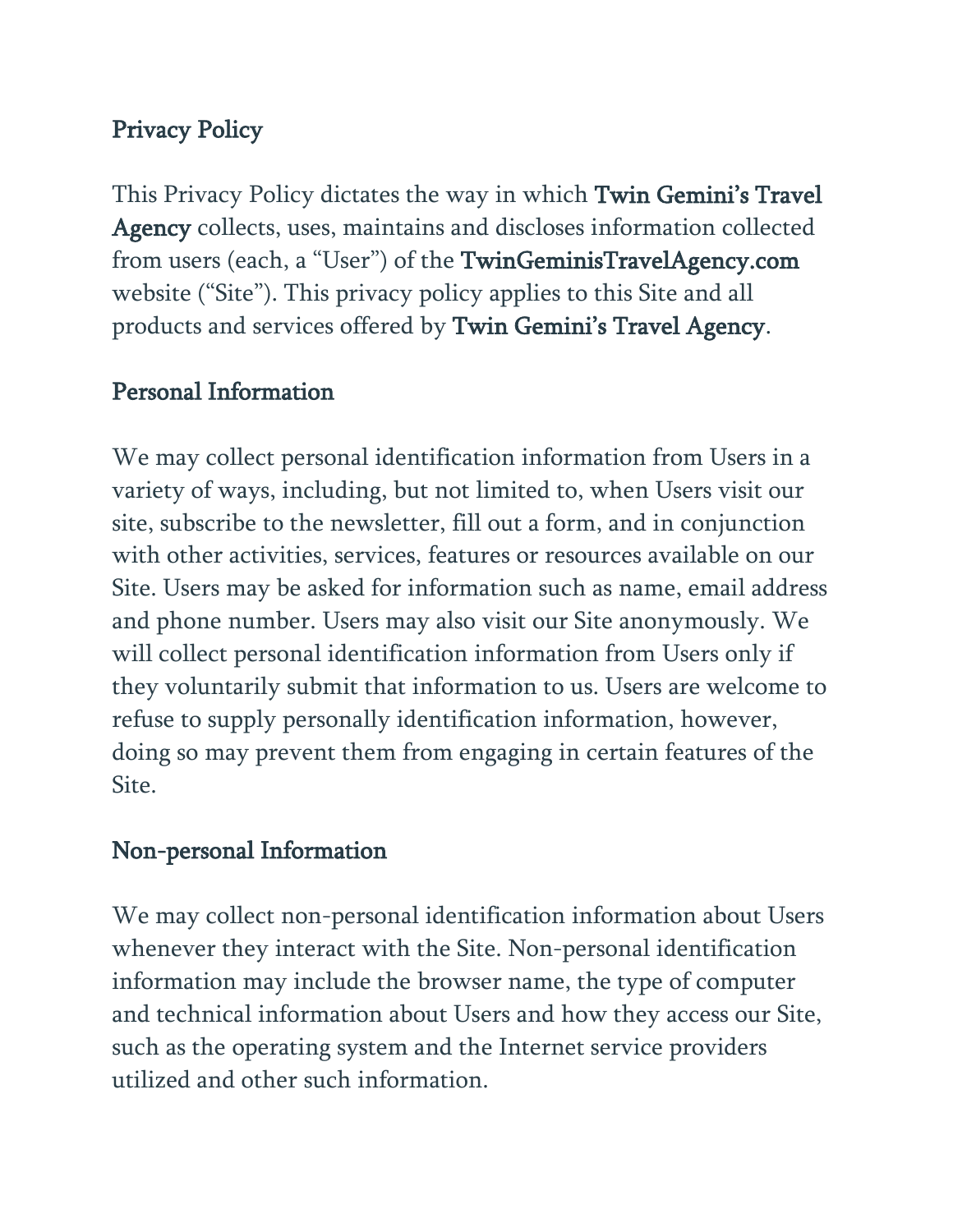### Web Browser Cookies

Our Site may use "cookies" to enhance User experience. User's web browser places cookies on their hard drive for tracking purposes and sometimes to track information about them. User may choose to set their web browser to refuse cookies, or to alert you when cookies are being sent. If they do so, note that some parts of the Site may not function properly.

# Use of Information

Twin Gemini's Travel Agency may collect and use Users personal information for the following purposes:

– To improve customer experience. Information you provide helps us respond to your customer service requests and needs more efficiently. – To personalize user experience. We may use information in the aggregate to understand how our Users as a group use the services and resources provided on our Site.

– To send emails. We may use the email address to respond to their inquiries, questions, and/or other requests. If User decides to opt-in to our mailing list, they will receive emails that may include company news, updates, related product or service information, etc. If at any time the User would like to unsubscribe from receiving future emails, there are detailed unsubscribe instructions at the bottom of each email.

### Protection of Information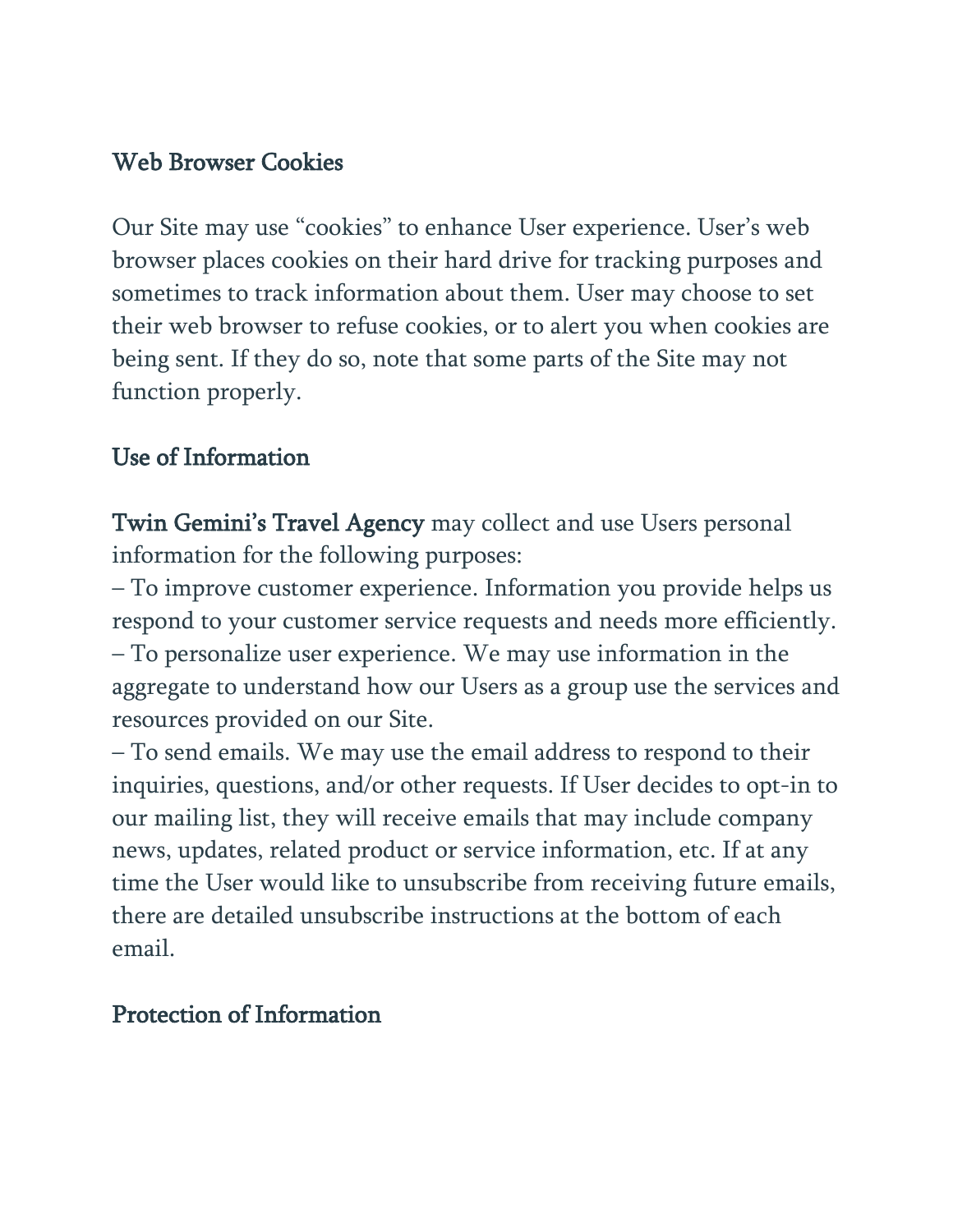We follow current best practices for data collection, storage and processing practices and security measures to protect against unauthorized access, alteration, disclosure or destruction of your personal information, username, password, transaction information and data stored on our Site.

### Sharing of Information

We do not sell, trade, or rent Users personal identification information to others. We may share generic aggregated demographic information not linked to any personal identification information regarding visitors and users with our business partners, trusted affiliates and advertisers for the purposes outlined above. We may use third party service providers to help us operate our business and the Site or administer activities on our behalf, such as sending out newsletters or surveys. We may provide your information to these third parties for those limited purposes provided that you have given us your permission.

#### Third Party Websites

Our Site may contain links to sites and services of our partners, suppliers, advertisers, sponsors, licensors and other third parties. We do not control the content or links that appear on these sites and are not responsible for the content of or business practices of websites linked to or from our Site. In addition, these sites or services, including their content and links, may change. These sites and services may have their own privacy policies and customer service policies. Browsing and interaction on any other website, including